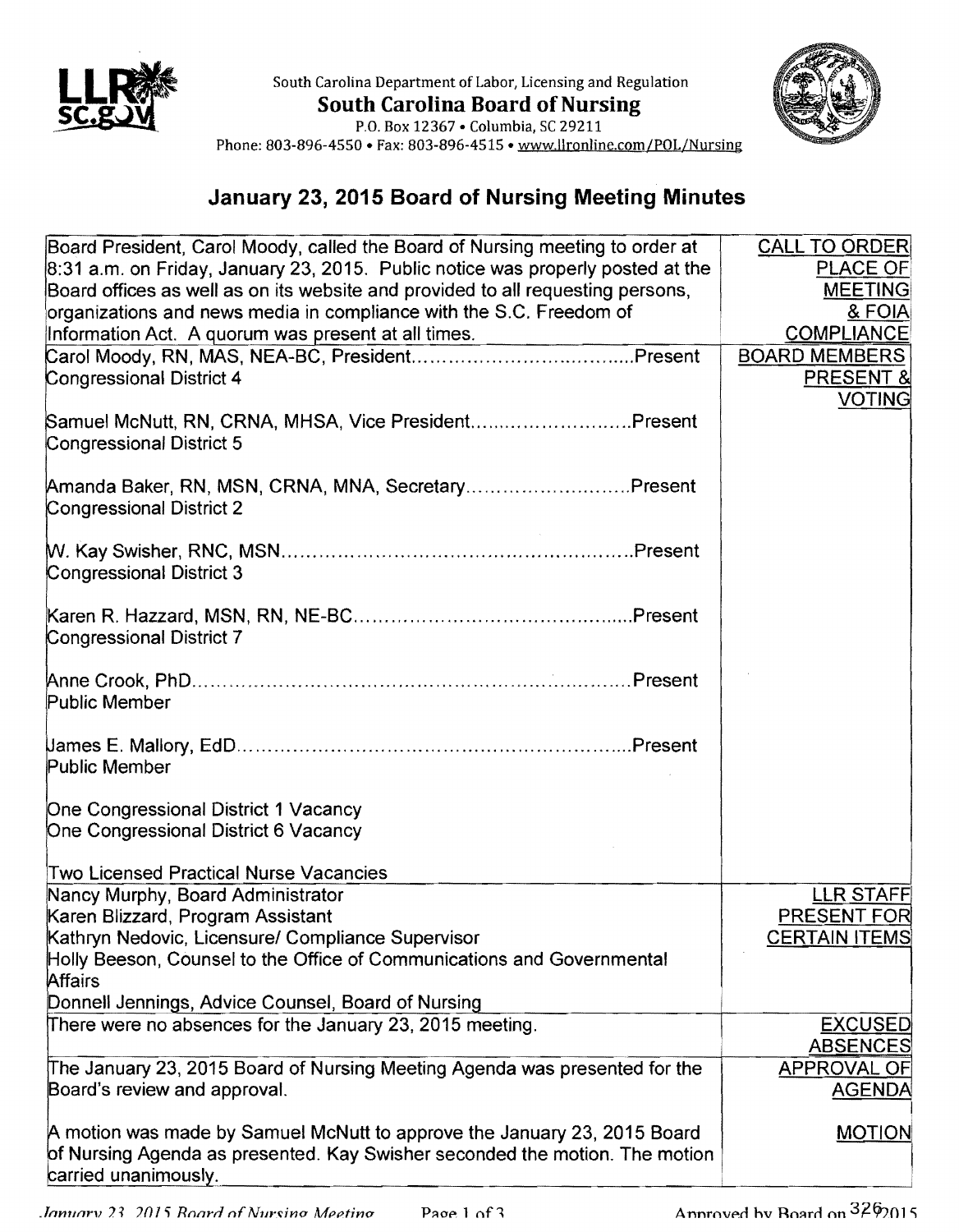| Donnell Jennings and Holly Beeson discussed the process for media inquiries,<br>the rules of engagement with legislature/ lobbying and statutory authority to<br>promulgate regulations/ other legislative changes.                                                                                                                   | <b>HOUSE BILL 3078</b><br><b>SENATE BILL 246</b>                                |
|---------------------------------------------------------------------------------------------------------------------------------------------------------------------------------------------------------------------------------------------------------------------------------------------------------------------------------------|---------------------------------------------------------------------------------|
| Donnell Jennings presented House Bill 3078 and Senate Bill 246 as information.                                                                                                                                                                                                                                                        |                                                                                 |
| The Board welcomed public comment and informed members of the public that<br>they may also submit their comments in writing. Public comments were received<br>from the following individuals:                                                                                                                                         | <b>PUBLIC</b><br><b>COMMENTS</b>                                                |
| Stephanie Burgess, PhD., APRN, BC, FFANP, representing the SC Nurses<br>Association (SCNA) and the Coalition for Access to Healthcare.                                                                                                                                                                                                |                                                                                 |
| Kahlil Demonbreun, DNP, RNC-OB, WHNP-BC, ANP-BC, representing the SC<br>Nurses Association (SCNA).                                                                                                                                                                                                                                    |                                                                                 |
| Gaye Douglas, RT, MEd, DNP, APRN-BC, representing Francis Marion<br>University.                                                                                                                                                                                                                                                       |                                                                                 |
| Leslie Rathbun, FNP, CNM, representing Charleston Birth Place.                                                                                                                                                                                                                                                                        |                                                                                 |
| Jeanette Andrews, PhD, RN, FAAN, Dean and Professor, representing<br>University of SC College of Nursing.                                                                                                                                                                                                                             |                                                                                 |
| Uacqueline Baer, FNP-C, representing the Angel of Family Medicine (AOFM)<br>and Rural Health Clinic (RHC).                                                                                                                                                                                                                            |                                                                                 |
| Deborah Hopla, DNP, DNP, APRN-BC, representing Francis Marion University<br>and the Coalition for Access to Healthcare.                                                                                                                                                                                                               |                                                                                 |
| Bruce Williams, ACNP, ENP, representing the Coalition for Access to Healthcare<br>and the SC Nurses Association.                                                                                                                                                                                                                      |                                                                                 |
| Uudith Zink, FNP, APN, representing the Coalition for Access to Healthcare and<br>the Upstate Nurse Practitioners Association.                                                                                                                                                                                                        |                                                                                 |
| Toriah Caldwell, FNP, representing the Children and Family Health Center at the<br>University of SC.                                                                                                                                                                                                                                  |                                                                                 |
| The Board thanked everyone for their comments.                                                                                                                                                                                                                                                                                        |                                                                                 |
|                                                                                                                                                                                                                                                                                                                                       | <b>PROPOSED NURSE</b><br><b>LICENSURE</b><br><b>COMPACT</b><br><b>REVISIONS</b> |
| A motion was made by Samuel McNutt to go into executive session for the<br>purpose of receiving legal counsel regarding the proposed Nurse Licensure<br>Compact revisions. Kay Swisher seconded the motion. Sam McNutt requested<br>that Nancy Murphy and Kate Nedovic stay for executive session. The motion<br>carried unanimously. | <b>MOTION</b>                                                                   |
| A motion was made by Samuel McNutt to come out of executive session and                                                                                                                                                                                                                                                               | <b>MOTION</b>                                                                   |